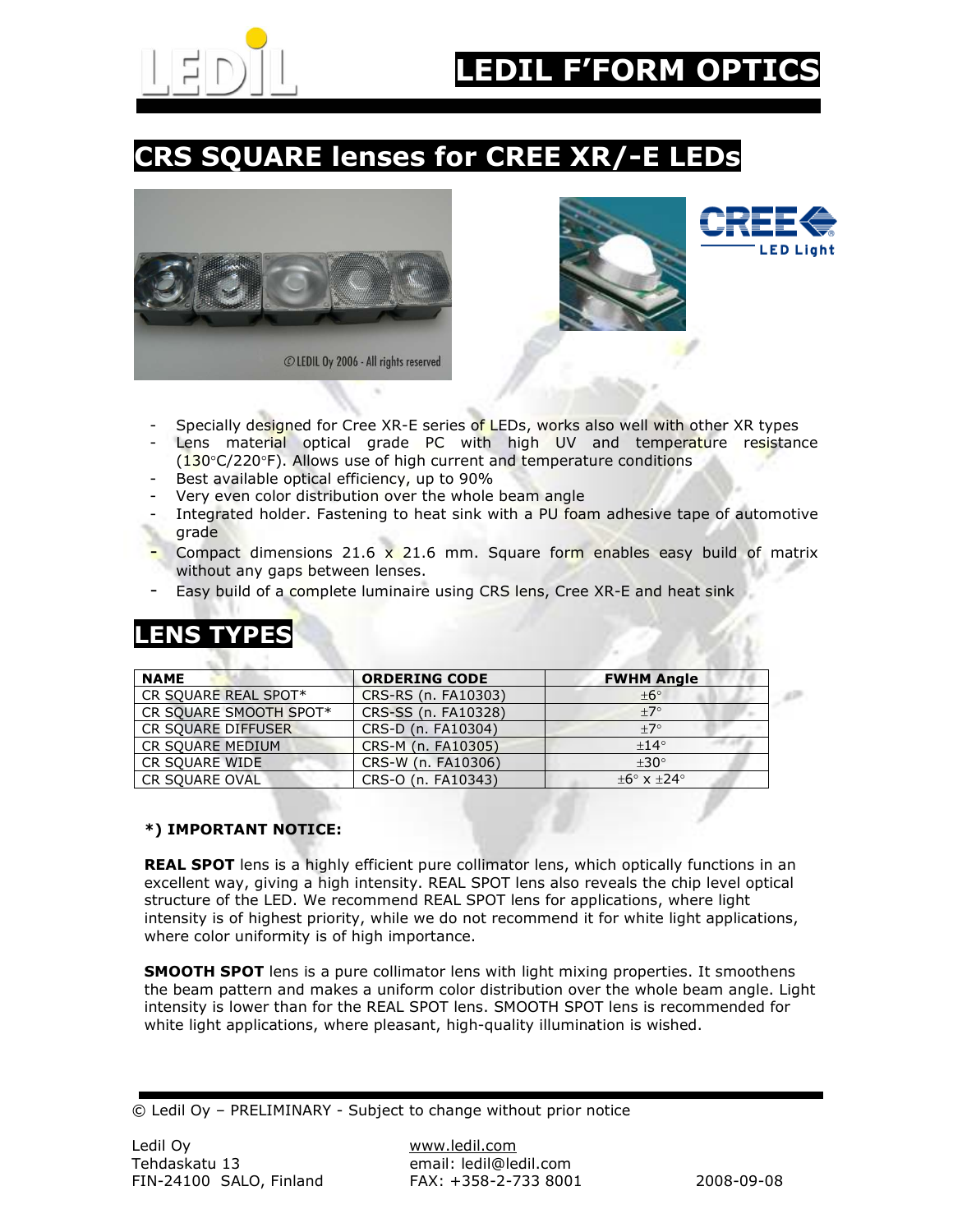

## LEDIL F'FORM OPTICS

#### MEASUREMENTS

CRS-RS



© Ledil Oy – PRELIMINARY - Subject to change without prior notice

Ledil Oy www.ledil.com FIN-24100 SALO, Finland FAX: +358-2-733 8001 2008-09-08

email: ledil@ledil.com<br>FAX: +358-2-733 8001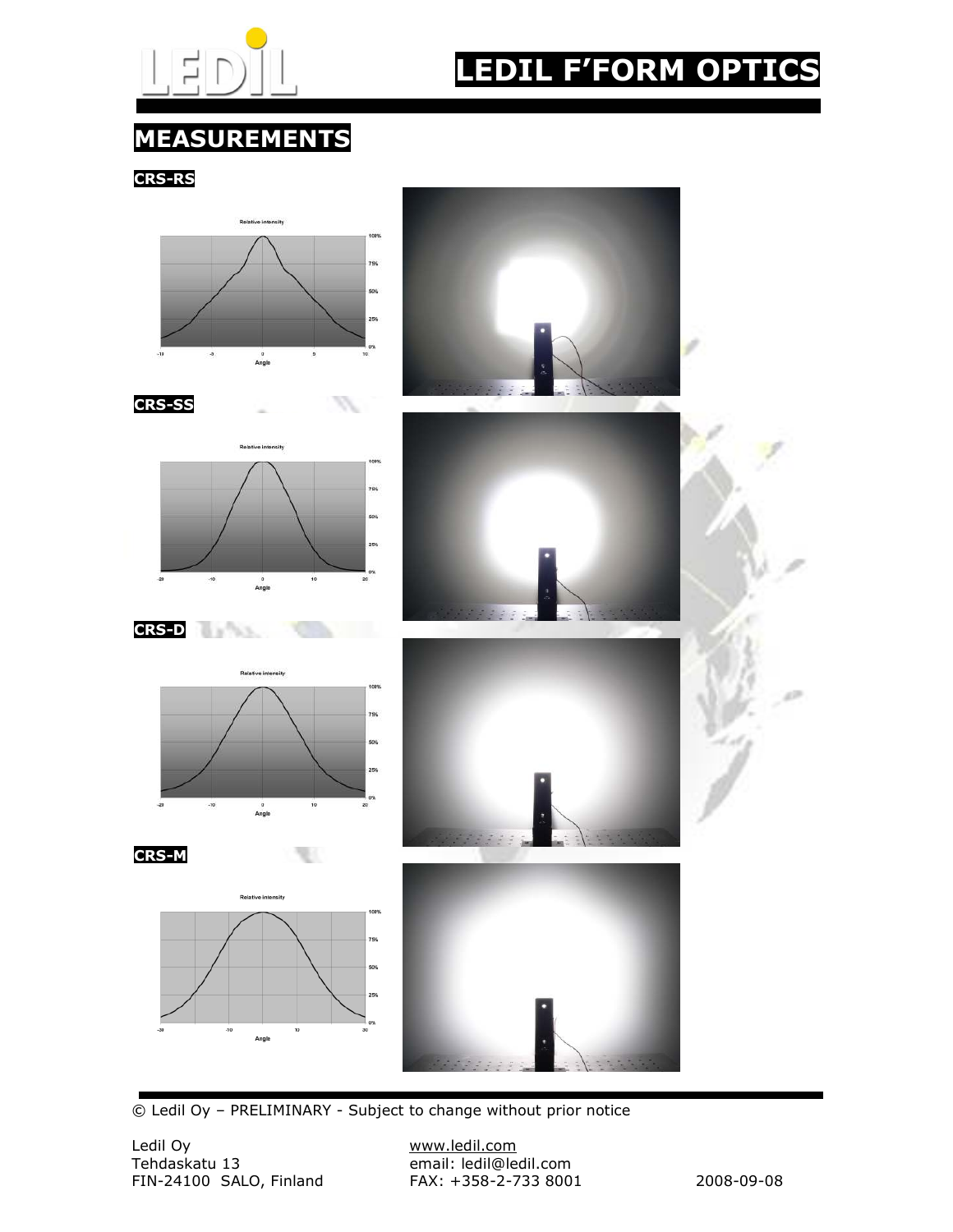

# LEDIL F'FORM OPTICS

CRS-O



© Ledil Oy – PRELIMINARY - Subject to change without prior notice

email: ledil@ledil.com<br>FAX: +358-2-733 8001